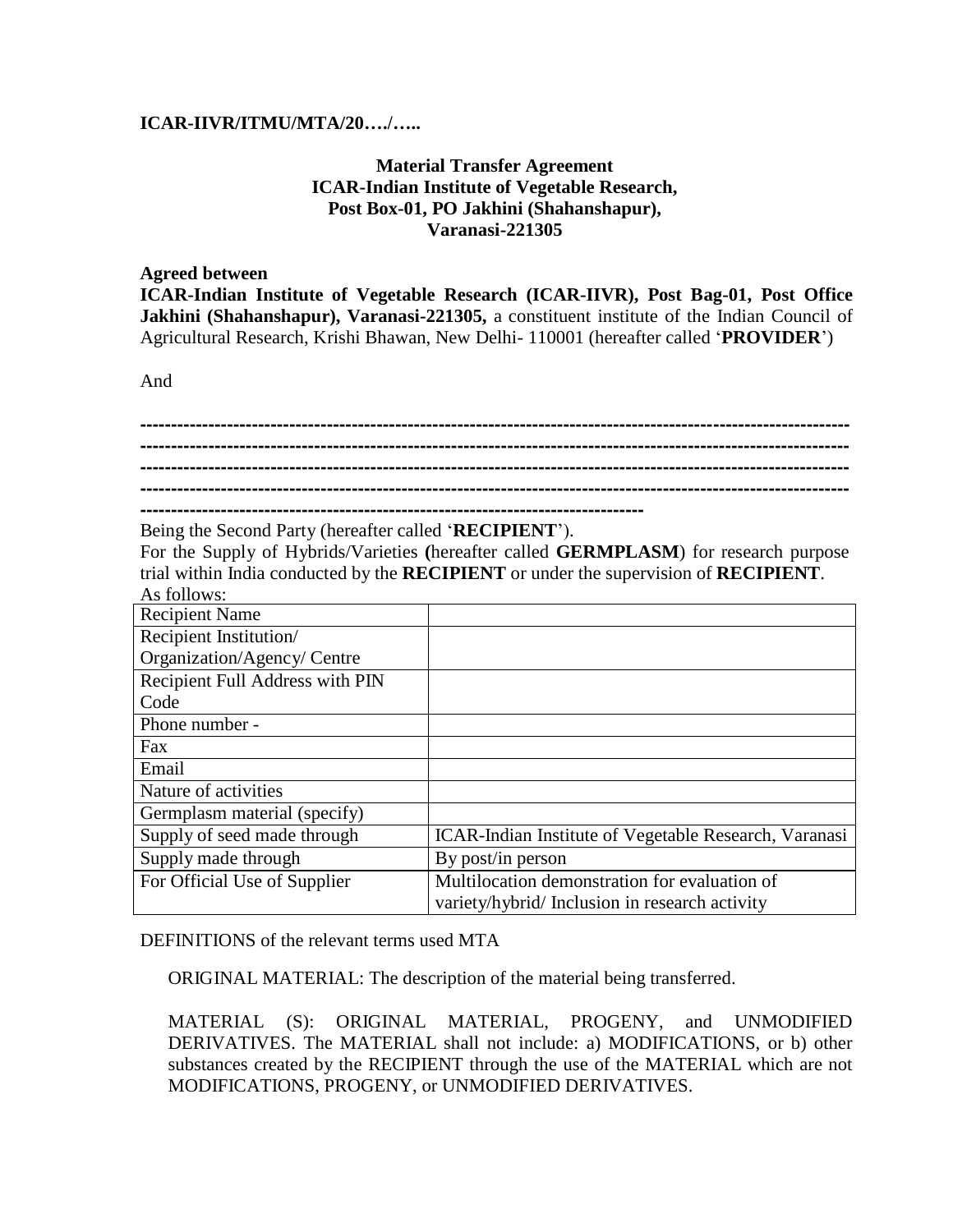GENETIC MATERIAL: means any material of plant origin, including reproductive and vegetative propagating material, containing functional units of heredity.

PROGENY: Unmodified descendant from the MATERIAL, such as virus from virus, cell from cell, or organism from organism.

UNMODIFIED DERIVATIVES: Substances created by the RECIPIENT which constitute an unmodified functional sub-unit or product expressed by the ORIGINAL MATERIAL.

MODIFICATIONS: Substances created by the RECIPIENT which contain/incorporate the MATERIAL.

COMMERCIAL PRODUCT: means Plant Genetic Resources for Food and Agriculture that incorporate the Material or any of its genetic parts or components that are ready for commercialization, excluding commodities and other products used for food, feed and processing.

COMMERCIAL PURPOSES: The sale, lease, license, or other transfer of the MATERIAL or MODIFICATIONS to a for-profit organization. COMMERCIAL PURPOSES shall also include uses of the MATERIAL or MODIFICATIONS by any organization, including RECIPIENT, to perform contract research, to screen compound libraries, to produce or manufacture products for general sale, or to conduct research activities that result in any sale, lease, license, or transfer of the MATERIAL or MODIFICATIONS to a for-profit organization. However, industrially sponsored academic research shall not be considered a use of the MATERIAL or MODIFICATIONS for COMMERCIAL PURPOSES per se, unless any of the above conditions of this definition are met.

SALES: means the gross income resulting from the commercialization of a Product or Products, by the Recipient, its affiliates, contractors, licensees and lessees.

The parties to this Agreement hereby agree to abide by the following terms of the MTA and certify that:

1. The germplasm MATERIAL (S) transferred herein as above shall be used only for the purpose of research under my/our direct/close supervision and will not be used for commercial purposes or profit making whatsoever, without prior written approval of the ICAR-IIVR/Department of Agriculture Research and Education (DARE)/Indian Council of Agricultural research (ICAR), Government of India as the case may be. A concept note of research project in which the MATERIAL (S) will be used, and the manner in which to be used is enclosed as annexure I. The importer/recipient (Second party) agrees to cease any use of the material in case of suspension of research project at the instance of either party or due to factors beyond the control of either party. Upon such suspension of further research work, both parties will mutually agree for adopting a suitable provision for their preservation. In case of failure of the parties to arrive at an agreement, the materials including derivatives will be destroyed upon 90 days notice from ICAR-IIVR.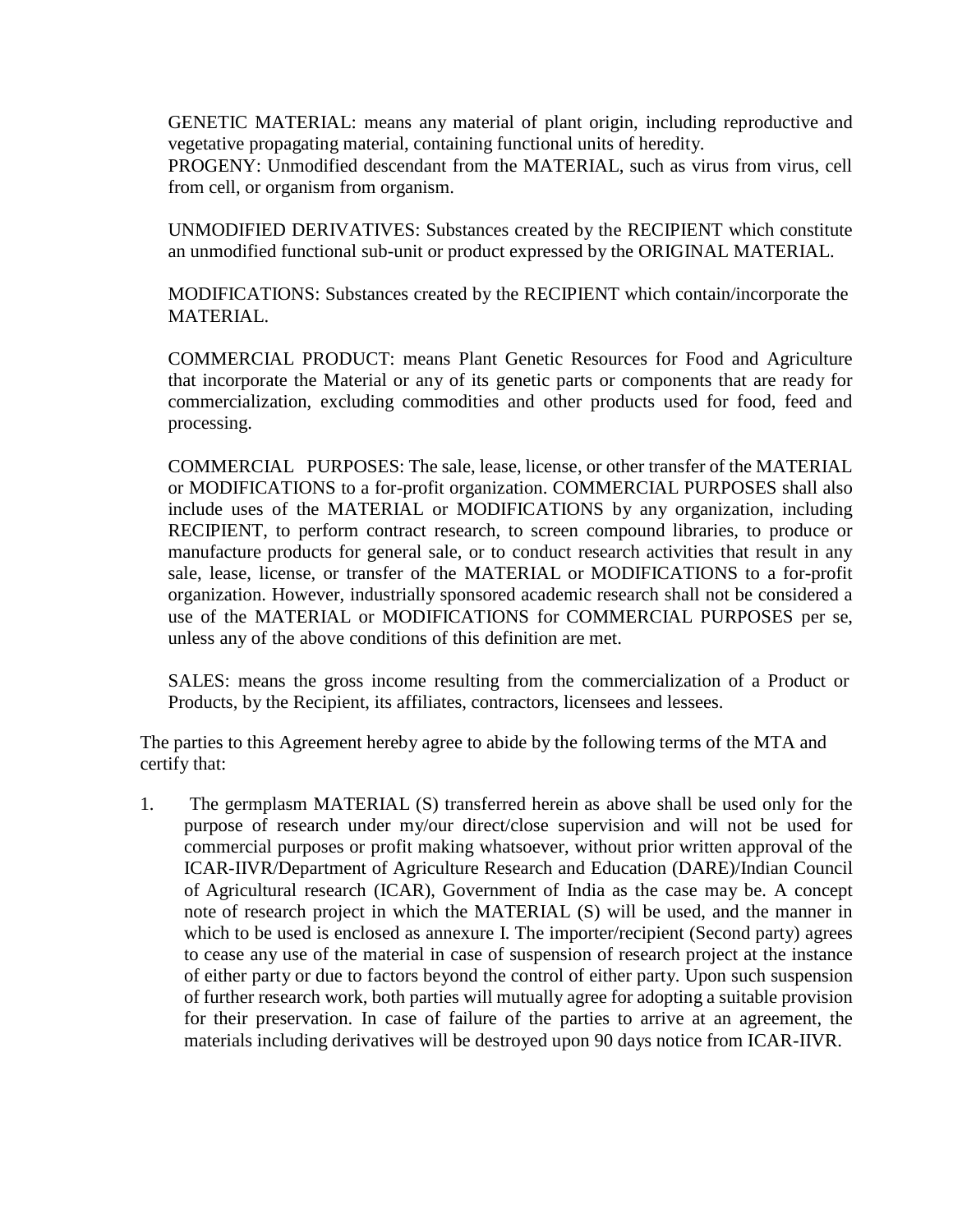- 2. All information and material supplied by ICAR-IIVR shall be deemed to have been disclosed or provided to the recipient in confidence. The recipient agrees to preserve the confidential status of the material and information.
- 3. The germplasm MATERIAL(S) or its (their) parts, components or derivatives (including live or dead tissue/DNA) that can be used to retrieve whole DNA/fragment or sequence or any other genetic information shall not be distributed or transferred to any third country/party, except those directly engaged in research under direct supervision of the recipient (second party), without prior written approval of the ICAR-IIVR/ICAR/DARE, Government of India as the case may be.
- 4. Any development of commercial product based on research on gene manipulation/selective breeding programme for genetic improvement shall not be undertaken without written consent of ICAR-IIVR/ICAR/DARE, Government of India as the case may be. Modalities of undertaking any such work will be worked out before its conduct.
- 5. If any third country/party is to be associated with any commercial development arising out of the germplasm accessed, permission from National Biodiversity Authority (NBA) shall be sought.
- 6. The recipient hereby declares that he/she is not disqualified as per the provisions of Sec. 3 (2) of the BDA, 2002 for obtaining any biological resource occurring in India or knowledge associated thereto or otherwise he/she shall take approval of the National Biodiversity Authority in the manner as required under the provisions of Sec. 3 the BDA, 2002.
- 7. The recipient agrees to acknowledge explicitly the name, original identity and source of the material, if used directly or indirectly, in all research publication(s) or other publications, such as, monographs, bulletins, books, etc. and shall send a copy of each of the publications to the ICAR-IIVR.
- 8. The recipient agrees to supply the feed back information on the performance/utilization/research outcome of the material(s) to the ICAR-IIVR.
- 9. The recipient agrees not to claim any intellectual property right over the MATERIAL (S) received including its related information and knowledge without prior written approval of the ICAR-IIVR/ICAR/DARE, Government of India as the case may be.
- 10. The intellectual property protection or benefit sharing in respect of derivatives of the material(s) received/accessed, where applicable, shall be as per the Indian IPR/Biodiversity laws.
- 11. The recipient agrees to hold the entire responsibility for the quarantine/SPS clearance of the material accessed as specified herein above. The recipient shall abide by the biosafety guidelines of Biosafety Committee of……………………………………………………………………………… and shall not hold ICAR-IIVR/ICAR/DARE, Government of India responsible for any identity/ quality/viability/ purity/ quarantine/ biosafety related or any other related matter/hazard that may be attributable to the release of genetic material/ resource accessed as specified in this Agreement.